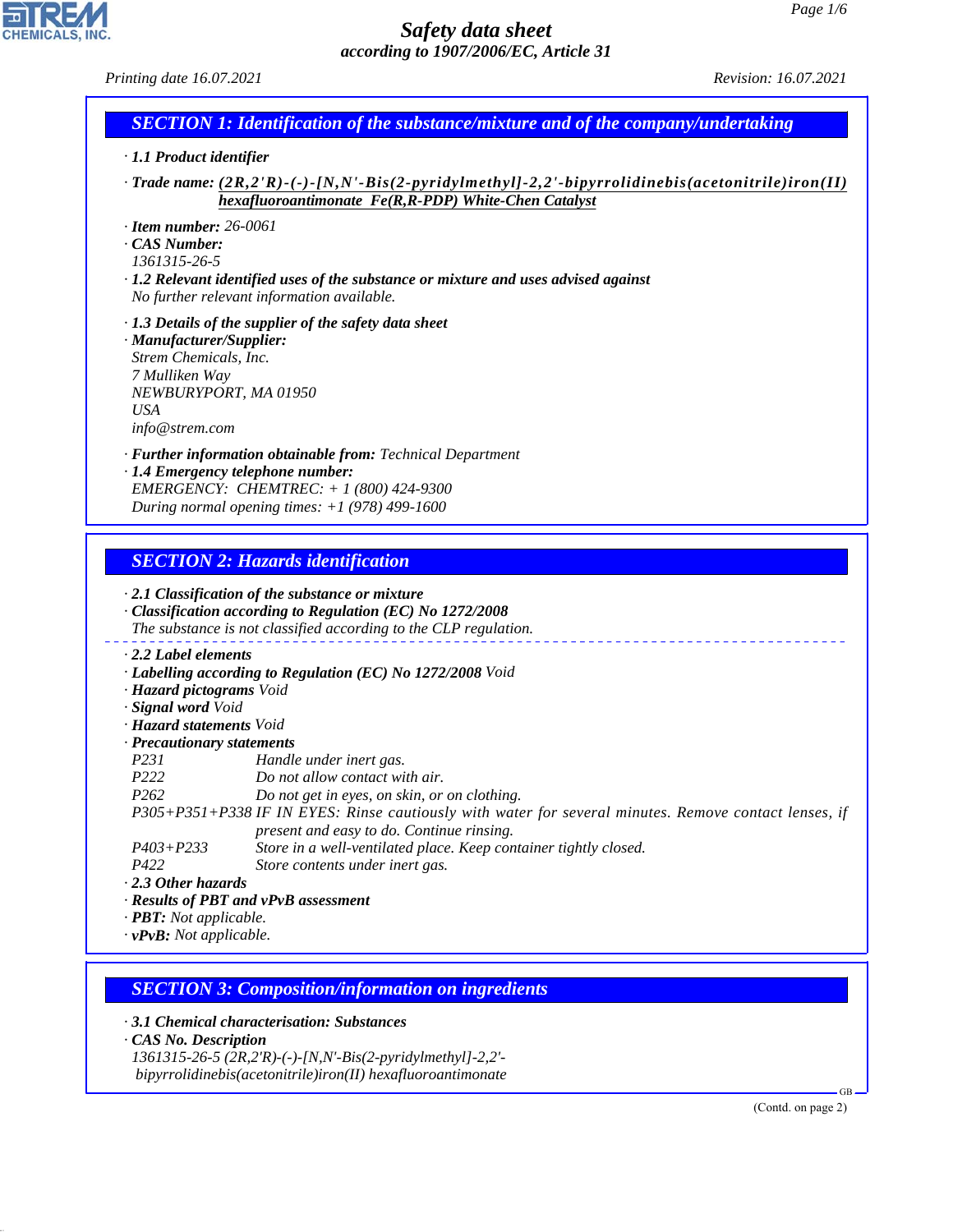*Printing date 16.07.2021 Revision: 16.07.2021*

*Trade name: (2R,2'R)-(-)-[N,N'-Bis(2-pyridylmethyl]-2,2'-bipyrrolidinebis(acetonitrile)iron(II) hexafluoroantimonate Fe(R,R-PDP) White-Chen Catalyst*

(Contd. of page 1)

#### *SECTION 4: First aid measures*

- *· 4.1 Description of first aid measures*
- *· General information: No special measures required.*
- *· After inhalation: Supply fresh air; consult doctor in case of complaints.*
- *· After skin contact: Immediately rinse with water.*
- *· After eye contact: Rinse opened eye for several minutes under running water. Then consult a doctor.*
- *· After swallowing: If symptoms persist consult doctor.*
- *· 4.2 Most important symptoms and effects, both acute and delayed No further relevant information available.*
- *· 4.3 Indication of any immediate medical attention and special treatment needed*
- *No further relevant information available.*

#### *SECTION 5: Firefighting measures*

- *· 5.1 Extinguishing media*
- *· Suitable extinguishing agents: Use fire extinguishing methods suitable to surrounding conditions.*
- *· 5.2 Special hazards arising from the substance or mixture No further relevant information available.*
- *· 5.3 Advice for firefighters*
- *· Protective equipment: No special measures required.*

#### *SECTION 6: Accidental release measures*

- *· 6.1 Personal precautions, protective equipment and emergency procedures Not required.*
- *· 6.2 Environmental precautions: No special measures required.*
- *· 6.3 Methods and material for containment and cleaning up: Pick up mechanically.*
- *· 6.4 Reference to other sections*
- *See Section 7 for information on safe handling.*
- *See Section 8 for information on personal protection equipment.*

*See Section 13 for disposal information.*

#### *SECTION 7: Handling and storage*

- *· 7.1 Precautions for safe handling No special measures required. Open and handle receptacle with care.*
- *· Handling: Handle under inert gas.*

44.1.1

- *· Information about fire and explosion protection: No special measures required.*
- *· 7.2 Conditions for safe storage, including any incompatibilities*
- *· Storage: Store contents under inert gas.*
- *· Requirements to be met by storerooms and receptacles: No special requirements.*
- *· Information about storage in one common storage facility: Not required.*
- *· Further information about storage conditions: None.*
- *· 7.3 Specific end use(s) No further relevant information available.*

*SECTION 8: Exposure controls/personal protection*

*· Additional information about design of technical facilities: No further data; see item 7.*

(Contd. on page 3)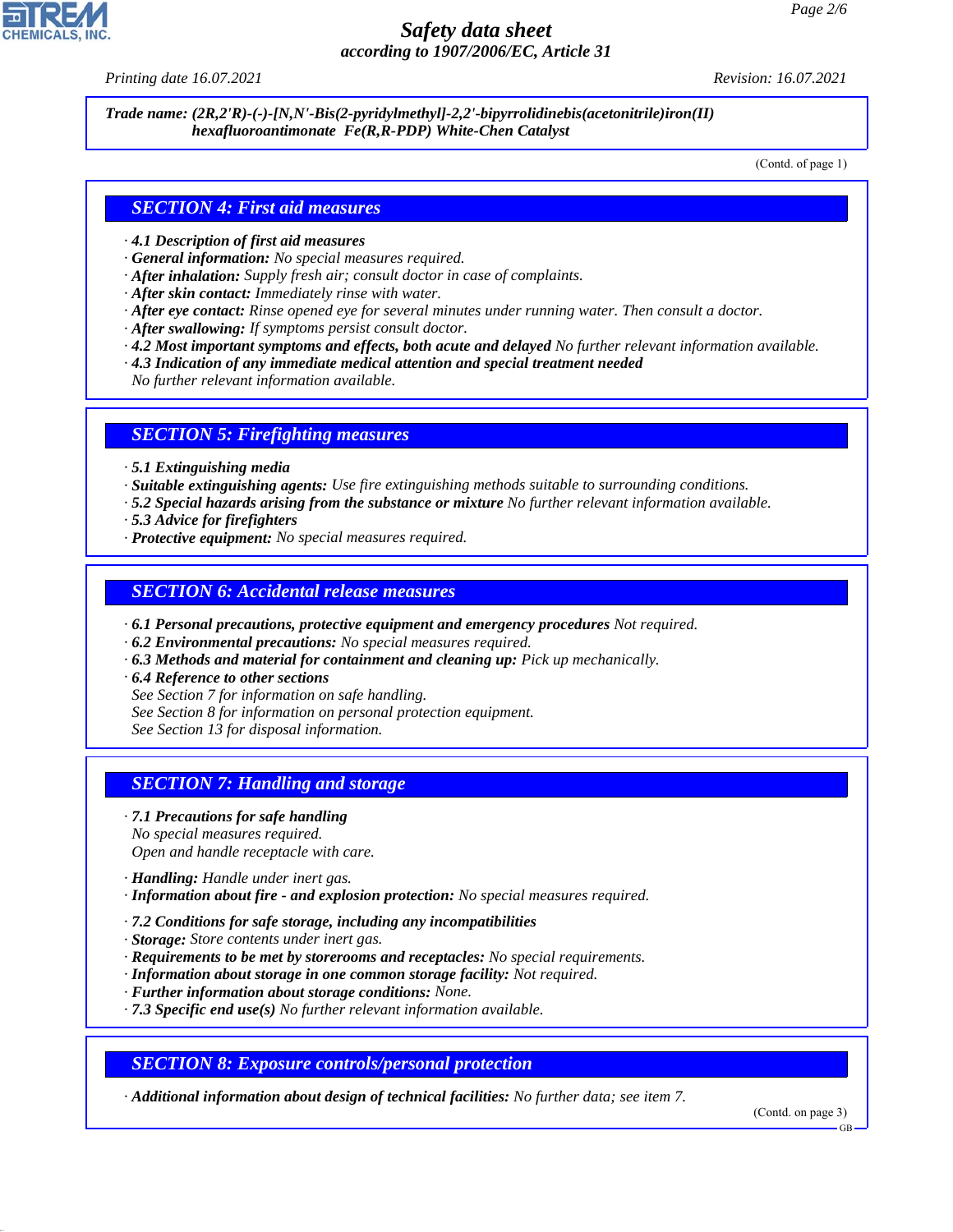



44.1.1

*Printing date 16.07.2021 Revision: 16.07.2021*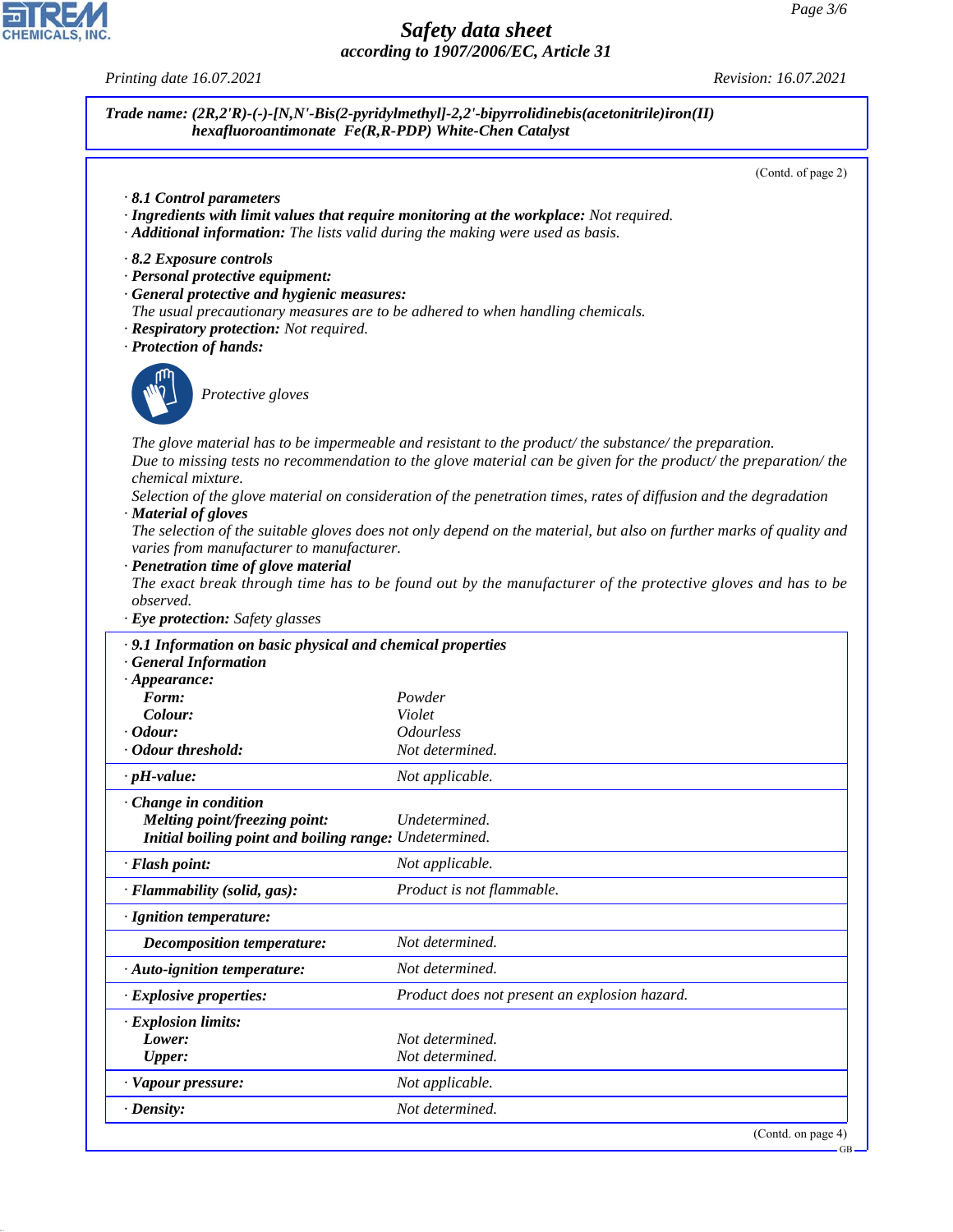*Printing date 16.07.2021 Revision: 16.07.2021*

#### *Trade name: (2R,2'R)-(-)-[N,N'-Bis(2-pyridylmethyl]-2,2'-bipyrrolidinebis(acetonitrile)iron(II) hexafluoroantimonate Fe(R,R-PDP) White-Chen Catalyst*

|                                           | (Contd. of page 3)                         |
|-------------------------------------------|--------------------------------------------|
| $\cdot$ Relative density                  | Not determined.                            |
| · Vapour density                          | Not applicable.                            |
| $\cdot$ Evaporation rate                  | Not applicable.                            |
| · Solubility in / Miscibility with        |                                            |
| water:                                    | <i>Insoluble.</i>                          |
| · Partition coefficient: n-octanol/water: | Not determined.                            |
| · Viscosity:                              |                                            |
| Dynamic:                                  | Not applicable.                            |
| Kinematic:                                | Not applicable.                            |
| · Solvent content:                        |                                            |
| Organic solvents:                         | $0.0\%$                                    |
| $VOC$ (EC)                                | $0.00\%$                                   |
| Solids content:                           | $100.0\%$                                  |
| $\cdot$ 9.2 Other information             | No further relevant information available. |

# *SECTION 10: Stability and reactivity*

*· 10.1 Reactivity No further relevant information available.*

- *· 10.2 Chemical stability*
- *· Thermal decomposition / conditions to be avoided: No decomposition if used according to specifications.*
- *· 10.3 Possibility of hazardous reactions No dangerous reactions known.*
- *· 10.4 Conditions to avoid No further relevant information available.*
- *· 10.5 Incompatible materials: No further relevant information available.*
- *· 10.6 Hazardous decomposition products: No dangerous decomposition products known.*

# *SECTION 11: Toxicological information*

*· 11.1 Information on toxicological effects*

- *· Acute toxicity Based on available data, the classification criteria are not met.*
- *· Primary irritant effect:*
- *· Skin corrosion/irritation Based on available data, the classification criteria are not met.*
- *· Serious eye damage/irritation Based on available data, the classification criteria are not met.*
- *· Respiratory or skin sensitisation Based on available data, the classification criteria are not met.*
- *· CMR effects (carcinogenity, mutagenicity and toxicity for reproduction)*
- *· Germ cell mutagenicity Based on available data, the classification criteria are not met.*
- *· Carcinogenicity Based on available data, the classification criteria are not met.*
- *· Reproductive toxicity Based on available data, the classification criteria are not met.*
- *· STOT-single exposure Based on available data, the classification criteria are not met.*
- *· STOT-repeated exposure Based on available data, the classification criteria are not met.*
- *· Aspiration hazard Based on available data, the classification criteria are not met.*

# *SECTION 12: Ecological information*

*· 12.1 Toxicity*

44.1.1

- *· Aquatic toxicity: No further relevant information available.*
- *· 12.2 Persistence and degradability No further relevant information available.*
- *· 12.3 Bioaccumulative potential No further relevant information available.*

(Contd. on page 5)

GB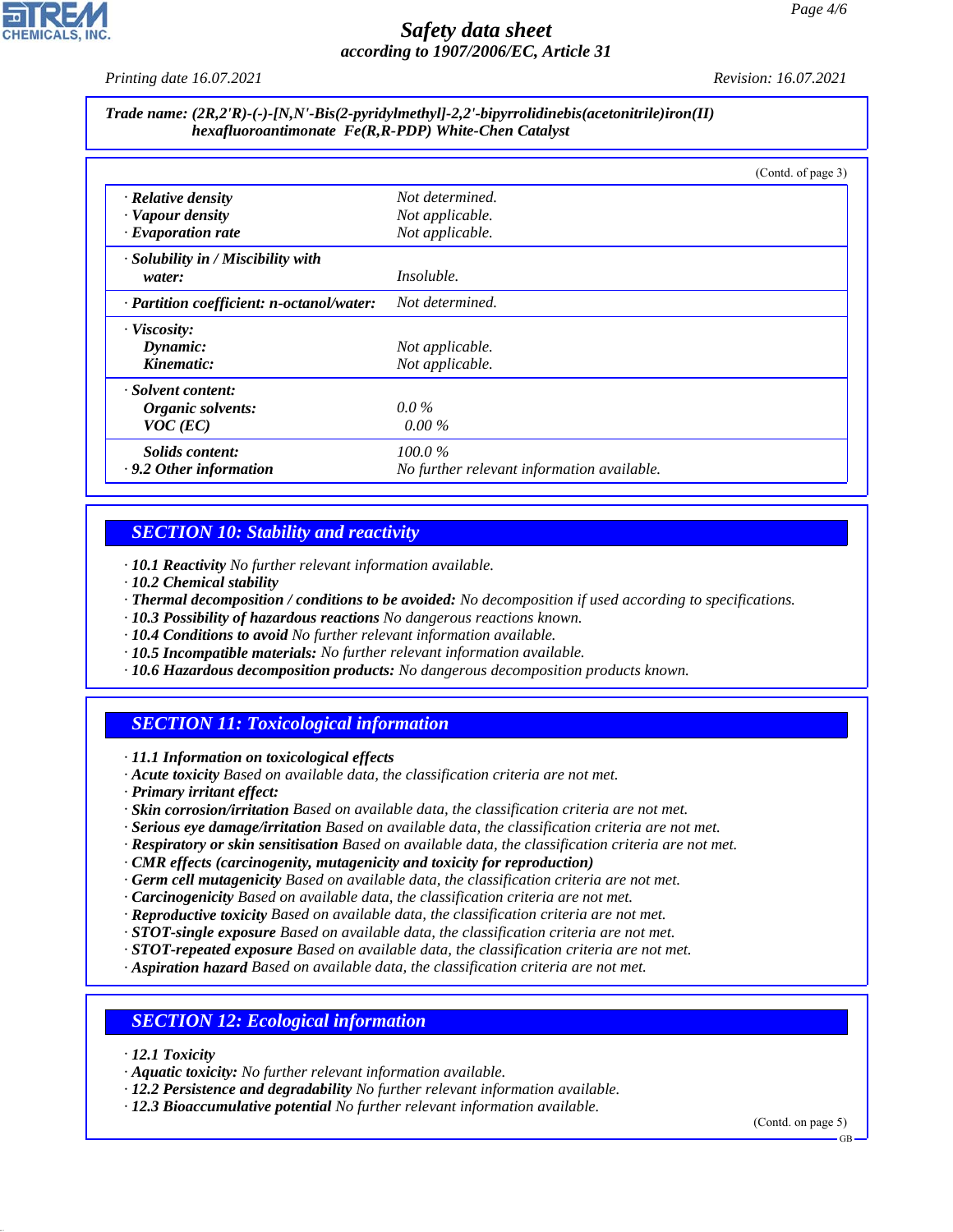*Printing date 16.07.2021 Revision: 16.07.2021*

**CHEMICALS, INC** 

#### *Trade name: (2R,2'R)-(-)-[N,N'-Bis(2-pyridylmethyl]-2,2'-bipyrrolidinebis(acetonitrile)iron(II) hexafluoroantimonate Fe(R,R-PDP) White-Chen Catalyst*

(Contd. of page 4)

- *· 12.4 Mobility in soil No further relevant information available.*
- *· Additional ecological information:*
- *· General notes: Not known to be hazardous to water.*
- *· 12.5 Results of PBT and vPvB assessment*
- *· PBT: Not applicable.*

*· vPvB: Not applicable.*

*· 12.6 Other adverse effects No further relevant information available.*

#### *SECTION 13: Disposal considerations*

- *· 13.1 Waste treatment methods*
- *· Recommendation Disposal must be made according to official regulations.*

*· Uncleaned packaging:*

*· Recommendation: Disposal must be made according to official regulations.*

# *SECTION 14: Transport information*

| $\cdot$ 14.1 UN-Number                                  |                 |  |
|---------------------------------------------------------|-----------------|--|
| · ADR, ADN, IMDG, IATA                                  | not regulated   |  |
|                                                         |                 |  |
| $\cdot$ 14.2 UN proper shipping name                    |                 |  |
| · ADR, ADN, IMDG, IATA                                  | not regulated   |  |
|                                                         |                 |  |
| $\cdot$ 14.3 Transport hazard class(es)                 |                 |  |
| · ADR, ADN, IMDG, IATA                                  |                 |  |
| · Class                                                 |                 |  |
|                                                         | not regulated   |  |
| · 14.4 Packing group                                    |                 |  |
| · ADR, IMDG, IATA                                       | not regulated   |  |
|                                                         |                 |  |
| $\cdot$ 14.5 Environmental hazards:                     |                 |  |
| $\cdot$ Marine pollutant:                               | No              |  |
|                                                         |                 |  |
| $\cdot$ 14.6 Special precautions for user               | Not applicable. |  |
|                                                         |                 |  |
| $\cdot$ 14.7 Transport in bulk according to Annex II of |                 |  |
| <b>Marpol and the IBC Code</b>                          | Not applicable. |  |
| · UN "Model Regulation":                                | not regulated   |  |
|                                                         |                 |  |

# *SECTION 15: Regulatory information*

*· 15.1 Safety, health and environmental regulations/legislation specific for the substance or mixture*

*· Directive 2012/18/EU*

44.1.1

*· Named dangerous substances - ANNEX I Substance is not listed.*

*· 15.2 Chemical safety assessment: A Chemical Safety Assessment has not been carried out.*

(Contd. on page 6)

GB